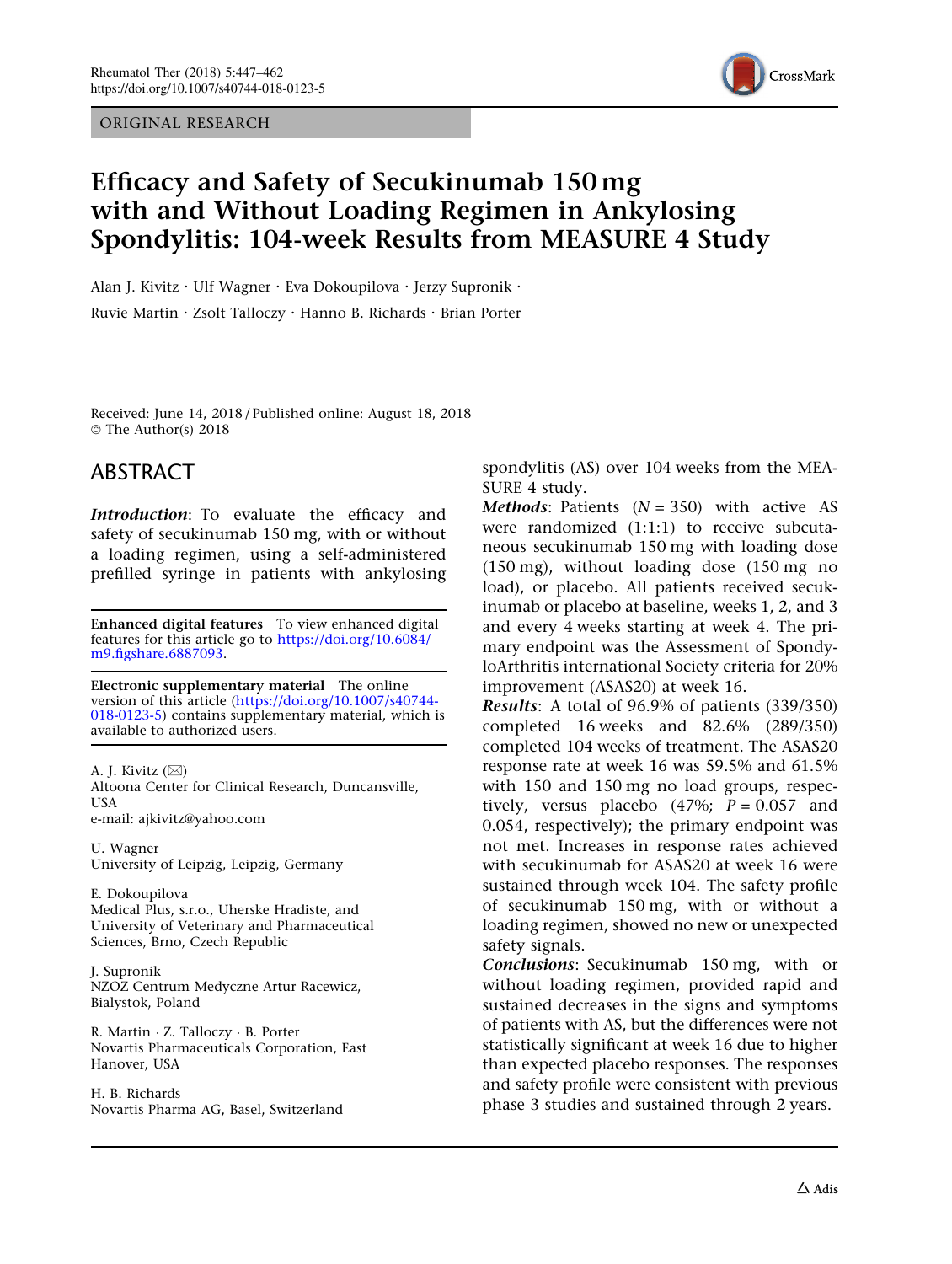Trial registration: ClinicalTrials.gov identifier, NCT02159053.

Funding: Novartis Pharma AG, Basel, Switzerland.

Keywords: Ankylosing spondylitis; Biologics; IL-17A; Secukinumab

### INTRODUCTION

Ankylosing spondylitis (AS), a chronic inflammatory disease belonging to the spondyloarthritis family, is characterized by involvement of the axial skeleton and sacroiliac joints, but also affects peripheral joints, entheses, and extra-articular organ systems [\[1](#page-14-0)–[3\]](#page-14-0). ASassociated inflammatory back pain and stiffness lead to functional impairments and reduced quality of life (QoL) [[1\]](#page-14-0). Conventional therapies according to the Assessment of SpondyloArthritis International Society (ASAS) and the European League Against Rheumatism (EULAR), include nonsteroidal anti-inflammatory drugs (NSAIDs) and disease-modifying anti-rheumatic drugs (DMARDs); however, these are often reported to be inefficacious in treating AS-associated symptoms [\[4\]](#page-14-0). Biologics, such as tumor necrosis factor-alpha inhibitors (TNFi) and interleukin-17A (IL-17A) inhibitors, have been shown to be effective in controlling AS-associated symptoms and are recommended by ASAS and EULAR for the management of AS [[5](#page-14-0)].

Secukinumab, a fully human monoclonal IgG1 $\kappa$  antibody to IL-17A, has shown significant reductions in the signs and symptoms of AS in the two pivotal phase 3 studies, MEASURE 1 and MEASURE 2 [[6\]](#page-14-0). In these studies, subcutaneous (s.c.) secukinumab 150 mg (approved) and 75 mg doses, following either intravenous (i.v.) or s.c. loading regimens, demonstrated sustained efficacy and safety over 3 years [\[6–](#page-14-0)[10](#page-15-0)]. MEASURE 4 is the first phase 3 study evaluating self-administered s.c. secukinumab 150 mg, with or without a loading regimen, followed by maintenance dosing, using pre-filled syringe in patients with active AS. Herein, we present the efficacy and safety results of s.c. secukinumab 150 mg over 104 weeks (2-year) of treatment from the MEASURE 4 study.

### **METHODS**

#### **Patients**

Patients  $\geq 18$  years of age, with active AS with prior documented radiological evidence (X-ray) fulfilling the modified New York criteria for AS were enrolled in the study [\[11\]](#page-15-0). Other inclusion criteria included a score of 4 or higher on the Bath Ankylosing Spondylitis Disease Activity Index (BASDAI) [[12](#page-15-0)] and a score for spinal pain of 4 cm or more on a 10-cm visual analog scale (VAS), despite treatment with the maximum tolerated doses of NSAIDs. Patients on scheduled NSAIDs were required to be on a stable dose for at least 2 weeks before randomization and had to refrain from any NSAID intake for at least 24 h before a visit with disease activity assessment. After the week 20 assessment, changes in NSAID dose were permitted. Previous use of DMARDs was allowed; a washout period for DMARDs, other than sulfasalazine and methotrexate, was required before initiation of the study treatment. Patients previously treated with not more than one TNFi could participate if they had an inadequate response to an approved dosage for  $>$  3 months or were intolerant to at least one dose (hereafter collectively referred to as patients with an inadequate response to TNFi [TNFi-IR]). Patients could continue to receive the following medications at a stable dose: sulfasalazine  $(\leq 3 \text{ g per day})$ , methotrexate (7.5–25 mg per week), prednisone or equivalent  $(\leq 10 \text{ mg per day})$ , and NSAIDs. Key exclusion criteria were total spinal ankylosis, evidence of infection or cancer on chest radiography, active systemic infection within 2 weeks before baseline, history of ongoing, chronic, or recurrent infectious disease or evidence of tuberculosis infection, and previous treatment with cell-depleting therapies or biologic agents other than TNFi.

MEASURE 4 (NCT02159053) was conducted in accordance with the Declaration of Helsinki [\[13\]](#page-15-0) and was approved by institutional review boards or independent ethics committees at each participating center. Written informed consent was obtained from all enrolled patients.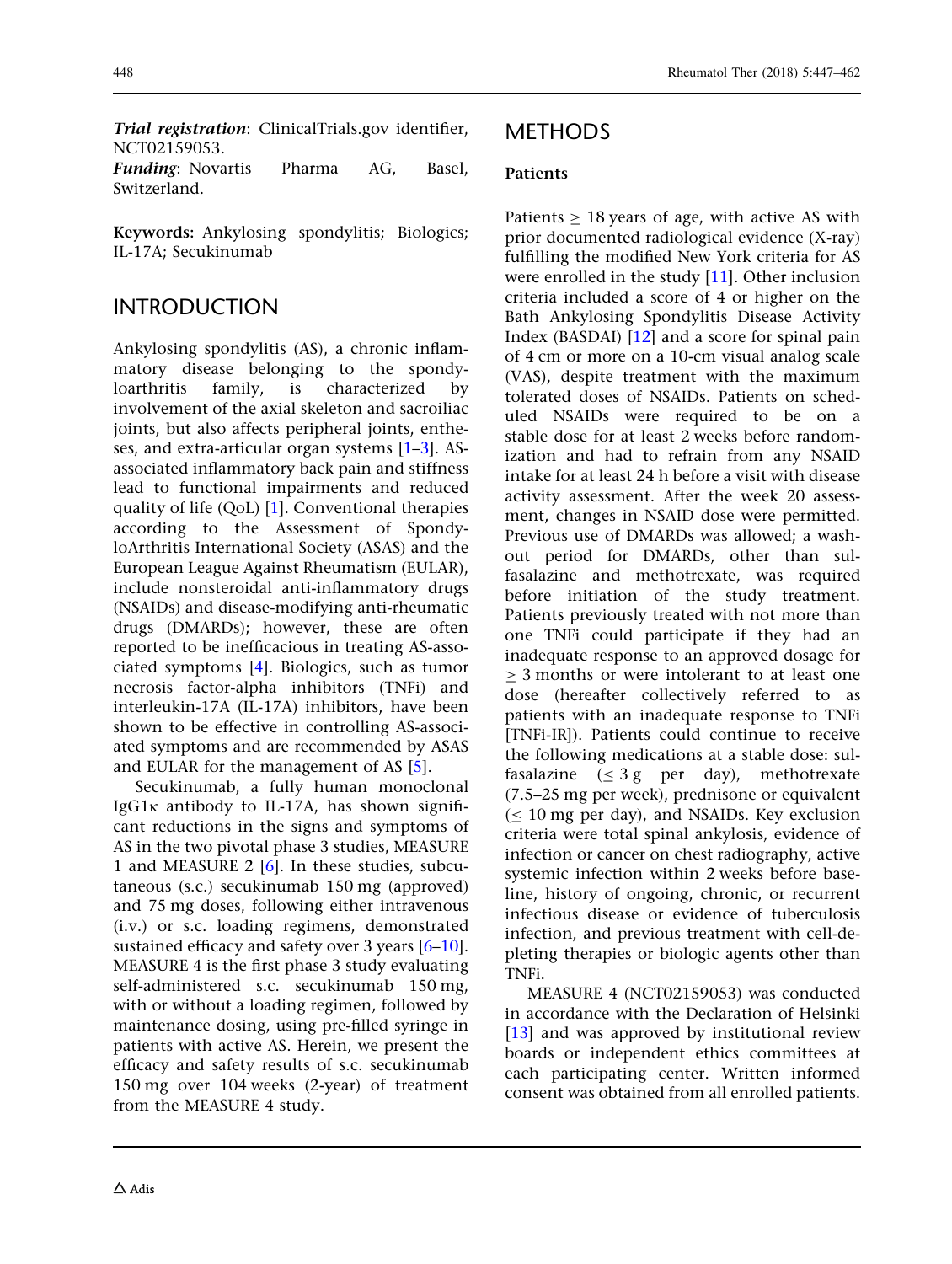### Study Design

MEASURE 4 is a multicenter, randomized, double-blind, placebo-controlled, parallel-group, 2-year study (104 weeks), conducted at 85 centers in 19 countries (Australia, Austria, Bulgaria, Canada, the Czech Republic, Denmark, Finland, Germany, Greece, Italy, Netherlands, Norway, Poland, Russian Federation, Slovakia, Spain, Switzerland, the United Kingdom, and the United States).

After a 10-week initial screening period, eligible patients were randomly assigned (1:1:1) by means of an Interactive Response Technology to one of three treatment groups: s.c. secukinumab 150 mg with loading dose (secukinumab 150 mg), s.c. secukinumab 150 mg without loading dose (secukinumab 150 mg no load), or placebo (Fig. S1 in Supplementary Appendix). All patients received s.c. secukinumab 150 mg or placebo at baseline and weeks 1, 2, 3, and every 4 weeks (q4w) starting at week 4. At week 16, all placebo patients were switched to s.c. secukinumab 150 mg q4w. Thus, starting at week 16, patients in all three arms received secukinumab 150 mg q4w in an open-label fashion, although study participants and investigators remained blinded to the original group assignment. Randomization of patients was stratified according to previous use of TNFi therapy (i.e., patients who were naïve to TNFi therapy [TNFi-naïve] versus those who were TNFi-IR). The study was planned to enroll no more than 40% TNFi-IR patients.

Data were collected in accordance with Good Clinical Practice guidelines by the study investigators and were analyzed by the sponsor. Data presented here, from the primary analysis at week 16 to end of study analysis at week 104 (2 year), were collected from May 18, 2015 (first patient first visit) to Jan 02, 2018 (last patient last visit).

#### Efficacy Outcomes

The primary endpoint was to demonstrate that the efficacy of secukinumab 150 mg, with or without a loading regimen, was superior to placebo based on the proportion of patients

achieving an ASAS20 response at week 16. ASAS20 is defined as a relative improvement of  $> 20\%$  and an absolute improvement of  $> 1$ unit (on a 10-unit scale) in at least three of the four main ASAS domains (patient global assessment of disease activity, back pain, physical function, and inflammation), with no worsening of  $> 20\%$  and  $> 1$  unit (on a 10-unit scale) in the remaining domain [[14](#page-15-0)].

Secondary endpoints assessed as part of the pre-specified hierarchical hypothesis testing strategy at week 16 included the following: (a) ASAS40 response criteria (improvement of  $>$  40% and absolute improvement of  $>$  2 units [on a 10-unit scale] in at least three of the four main ASAS domains, with no worsening in the remaining domain), (b) change from baseline in high-sensitivity C-reactive protein (hsCRP) levels, (c)  $ASAS5/6$  response ( $> 20\%$  improvement in five of the six ASAS response domains: four main ASAS domains, hsCRP, and lateral spinal mobility), (d) change from baseline in total BASDAI (questions on a 0–10 scale captured as a continuous VAS, pertaining to the five major symptoms of AS: fatigue, spinal pain, joint pain/swelling, areas of localized tenderness [enthesitis or inflammation of tendons and ligaments], and morning stiffness duration and severity), (e) change from baseline in Short Form-36 Physical Component Summary (SF-36 PCS; scores range from 0 [maximum disability] to 100 [no disability] for individual domains, with a normative composite summary score of 50), (f) the score on the ASQoL scale (scores range from 0 [best quality] to 18 [poorest quality]), and (g) the proportion of patients achieving ASAS20 and ASAS40 responses at week 4 [\[14–17](#page-15-0)]. All endpoints were assessed through week 104.

Pre-specified subgroup analyses based on previous use of TNFi therapy were performed for key efficacy endpoints. Interactions between treatment and baseline demographics or disease characteristics were also analyzed for ASAS20 response at week 16 to check if treatment effect was influenced by any of the baseline demographics or disease characteristics including age, gender, race, weight, hsCRP, erythrocyte sedimentation rate (ESR), human leukocyte antigen (HLA) B-27, TNFi-IR, time since first diagnosis of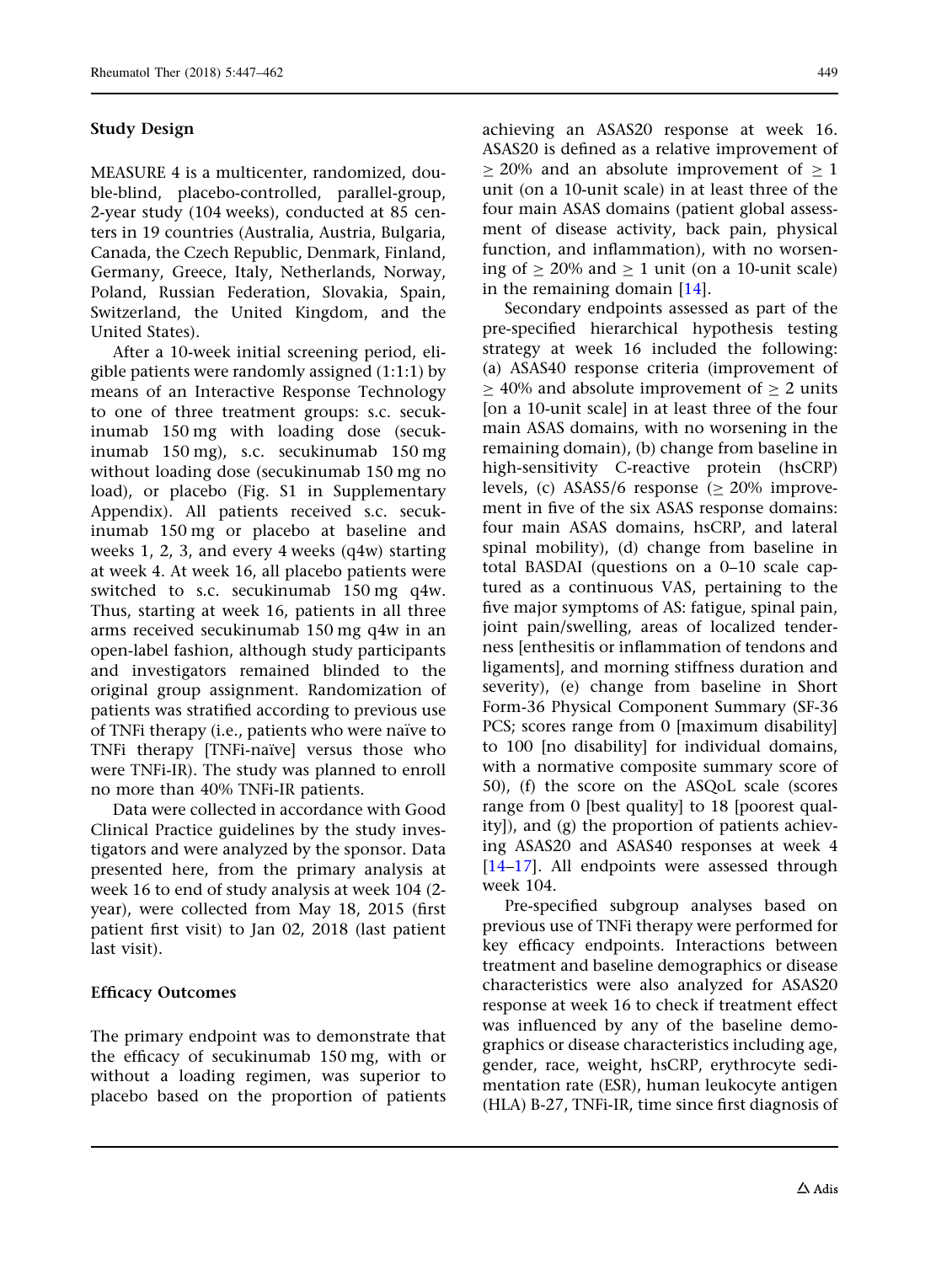AS, methotrexate and sulfasalazine use at randomization, patient's global assessment of disease activity, and total back pain. Additionally, the treatment effect of secukinumab versus placebo in three separate regions: (1) Western Europe, (2) Eastern Europe, and (3) North America and Australia were analyzed for all primary and secondary endpoints at week 16.

### Safety

The overall safety and tolerability of secukinumab 150 mg compared with placebo was assessed by adverse events (AEs), serious AEs (SAEs), vital signs, and clinical laboratory value monitoring. Safety data during the entire treatment period (from baseline through to the week 104 visit of each patient) are presented in the two secukinumab treatment groups, and in the Any secukinumab 150 mg group that included all patients who received a dose of secukinumab (i.e., those originally randomized to secukinumab 150 mg [with and without load] and those who switched from placebo to secukinumab 150 mg at week 16).

### Statistical Analysis

The sample size for MEASURE 4 was calculated to have 99% and 97% power for secukinumab 150 mg and 150 mg no load, respectively, versus placebo with a 2.5% type-I error rate two-sided for each comparison between secukinumab and placebo using the Fisher's exact test. The ASAS20 response rate (primary endpoint) was assumed to be 61% for the secukinumab 150 mg and 56% for the secukinumab 150 mg no load groups, both compared with placebo (27%) at week 16. Based on these assumptions, at least 108 patients were needed in each study group to achieve 99% and 97% power for the secukinumab 150 mg and 150 mg no load groups, respectively.

Analyses of primary and secondary efficacy endpoints at week 16 included all patients according to the treatment assigned at randomization. Closed testing procedures were used to maintain a family-wise error rate of 5% across the secukinumab groups and endpoints.

The hypotheses for the primary objective in either secukinumab treatment group versus placebo were tested simultaneously at the 0.025 level. Based on the rejection of one or both of these hypotheses, analyses of the secondary endpoints were completed according to a prespecified hypothesis testing hierarchy in the sequence described in Fig. S2 of the Supplementary Appendix. Adjusted P values are presented unless otherwise stated.

Comparative efficacy analyses (i.e., inferential efficacy comparisons versus placebo) were performed on the full analysis set, which was comprised of all patients who were randomized. The primary endpoint and other binary endpoints were evaluated using logistic regression, with treatment and TNFi use as factors and weight as a covariate. Missing values, including those due to discontinuation of study treatment, were imputed as non-response. Betweentreatment differences in continuous variables were evaluated using a mixed-effect model repeated-measures (MMRM) approach, which is valid under the missing at random assumption. Treatment, analysis visit, and TNFi use were used as factors, with baseline score and weight as covariates. Treatment and baseline score by analysis visit were included as interaction terms in the model. For the change in hsCRP level, the loge ratio of the post-baseline value to the baseline value was used to normalize the distribution of the hsCRP level at each assessment time point. Interactions between treatment and baseline demographics or disease characteristics for ASAS20 response at week 16 were evaluated using a logistic regression model. Safety assessment included all patients who received at least one dose of the study drug; AE rates were summarized descriptively.

### RESULTS

### Patients

Of the 424 patients screened, 350 patients (82.5%) underwent randomization to receive secukinumab 150 mg ( $N = 116$ ), secukinumab 150 mg no load ( $N = 117$ ), or placebo ( $N = 117$ ). Of these patients, 96.9% (339/350) completed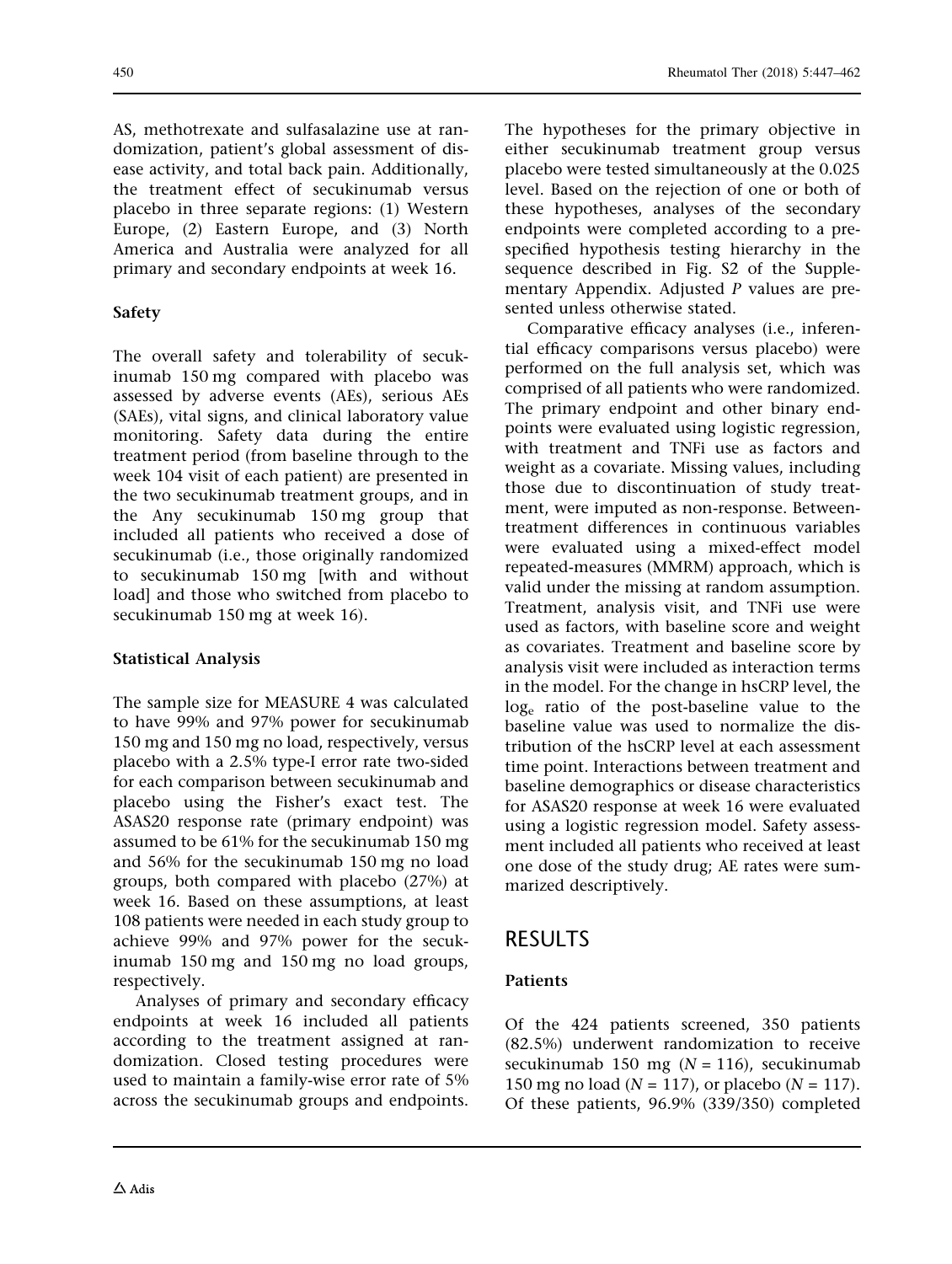the 16-week evaluation period and 82.6% (289/ 350) patients completed 104 weeks; 61 patients discontinued the study before week 104. The details of patient disposition up to week 104 and the reasons for discontinuation are outlined in Fig. 1. There were no clinically meaningful differences across the treatment groups in demographics, baseline disease characteristics, or relevant medical history (Table [1\)](#page-5-0). A history of inflammatory bowel disease was either reported infrequently or not at all across the treatment groups whereas a history of uveitis was reported more frequently. Most of the patients (95.4%) were  $\lt$  65 years of age, with the median age ranging from 41 to 44 years among the groups. About two-thirds (68.6%) of the patients were male, and 98.3% were Caucasian. The majority of patients (72.3%) enrolled were TNFi-naïve. The rate of NSAID intake at baseline was 85.3%, 83.8%, and 74.4% in the

secukinumab 150 mg, secukinumab 150 mg no load, and placebo groups, respectively. Cumulative NSAID score was comparable among the treatment groups at baseline (Table [1](#page-5-0)).

#### **Efficacy**

#### Short-term (16-week) Efficacy

The primary endpoint was not met with either secukinumab regimen at week 16; the ASAS20 response rate was  $59.5\%$   $(P = 0.057)$  with secukinumab 150 mg and 61.5% ( $P = 0.054$ ) with secukinumab 150 mg no load versus 47% with placebo (Fig. [2](#page-6-0)a). Subsequently, secukinumab 150 mg, with or without a loading regimen, was not superior to placebo at week 16 for any secondary endpoint as assessed in the pre-specified hierarchy. A summary of results for all other pre-specified secondary endpoints at week 16 is presented in Table [2](#page-7-0). Similar to the



Fig. 1 Patient disposition through week 104. The secukinumab groups received either s.c. secukinumab 150 mg loading dose weekly followed by a maintenance dose q4w starting at week 4 or s.c. secukinumab 150 mg without loading dose at baseline (with placebo doses at weeks 1, 2,

and 3), followed by q4w dosing starting at week 4. Placebo was given on the same dosing schedule as the loading regimen, and all placebo patients were switched to s.c. secukinumab 150 mg q4w at week 16 in an open-label fashion. q4w, every 4 weeks; s.c., subcutaneous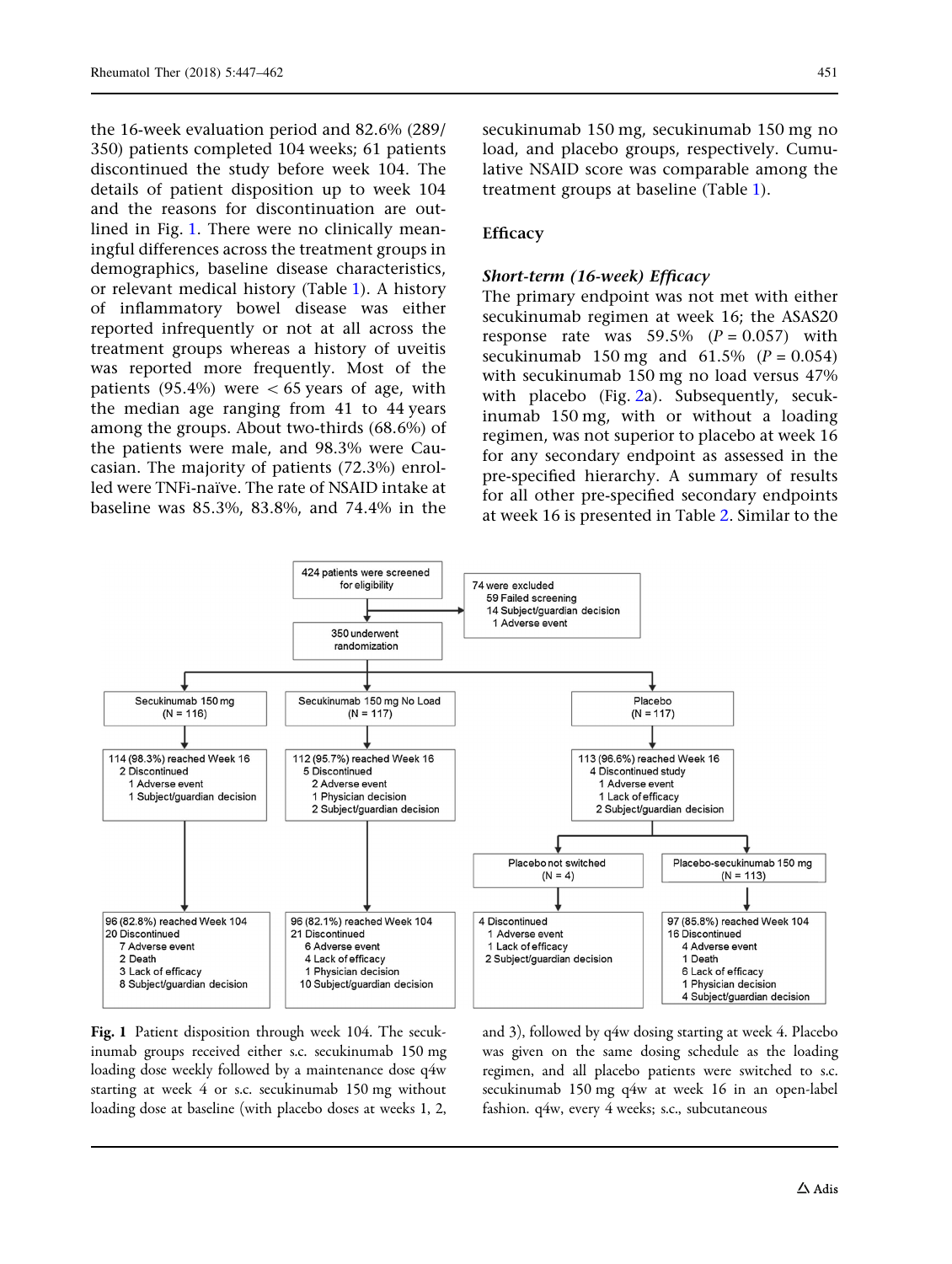| Characteristic                                                            | Secukinumab 150 mg<br>$(N = 116)$ | Secukinumab 150 mg no load<br>$(N = 117)$ | Placebo<br>$(N = 117)$ |
|---------------------------------------------------------------------------|-----------------------------------|-------------------------------------------|------------------------|
| Age (years), mean $\pm$ SD                                                | $44.5 \pm 11.62$                  | $41.2 \pm 11.07$                          | $43.4 \pm 12.46$       |
| Male, $n$ $(\%)$                                                          | 81(69.8)                          | 83 (70.9)                                 | 76(65.0)               |
| Caucasian, $n$ $(\%)$                                                     | 113(97.4)                         | 117(100)                                  | 114(97.4)              |
| Weight (kg), mean $\pm$ SD                                                | $83.4 \pm 20.35$                  | $80.3 \pm 18.23$                          | $80.6 \pm 17.10$       |
| Time since AS diagnosis (years),<br>mean $\pm$ SD                         | $8.4 \pm 10.84$                   | $6.5 \pm 7.55$                            | $7.1 \pm 9.23$         |
| HLA-B27 positive at baseline, $n$ (%)                                     | 100(86.2)                         | 99 (84.6)                                 | 93 (79.5)              |
| TNFi-naïve, $n$ $(\%)$                                                    | 85(73.3)                          | 85(72.6)                                  | 83 (70.9)              |
| Total BASDAI score, mean ± SD                                             | $7.0 \pm 1.23$                    | $6.95 \pm 1.31$                           | $7.1 \pm 1.27$         |
| hsCRP (mg/l), median (min-max)                                            | 6.25                              | 6.20                                      | 5.40                   |
|                                                                           | $(0.4 - 123.0)$                   | $(0.3 - 120.9)$                           | $(0.3 - 129.3)$        |
| Total back pain score (0-100 mm scale), $74.9 \pm 13.07$<br>mean $\pm$ SD |                                   | $74.2 \pm 14.18$                          | $75.0 \pm 13.80$       |
| Previous systemic treatment, $n$ (%)                                      |                                   |                                           |                        |
| Methotrexate use at randomization                                         | 11(9.5)                           | 11(9.4)                                   | 10(8.5)                |
| Sulfasalazine use at randomization                                        | 16(13.8)                          | 16(13.7)                                  | 27(23.1)               |
| Corticosteroid use at randomization                                       | 11(9.5)                           | 10(8.5)                                   | 13(11.1)               |
| Cumulative NSAID score, mean $\pm$ SD                                     | 64.0 (46.10)                      | 68.3 (46.20)                              | 60.4(51.25)            |
| Medical history, n (%)                                                    |                                   |                                           |                        |
| Uveitis                                                                   | 23(19.8)                          | 21(17.9)                                  | 27(23.1)               |
| Inflammatory bowel disease                                                | 2(1.7)                            | 4(3.4)                                    | $\boldsymbol{0}$       |

<span id="page-5-0"></span>Table 1 Patient demographics and baseline clinical characteristics

AS ankylosing spondylitis, BASDAI Bath Ankylosing Spondylitis Disease Activity Index, hsCRP high-sensitivity C-reactive protein, HLA human leukocyte antigen, N number of patients randomized, n number of responders, NSAID non-steroidal anti-inflammatory drugs, s.c. subcutaneous, SD standard deviation, TNFi tumor necrosis factor-alpha inhibitors

pattern of ASAS20 responses, ASAS40 response rates (Fig. [2](#page-6-0)b) at week 16 for secukinumab 150 mg (38.8%;  $P = 0.188$ ) and secukinumab 150 mg no load  $(35.9\%; P = 0.356)$  were numerically higher than placebo (28.2%). Early ASAS20/40 response rates at week 4 were comparable between the two secukinumab groups (49.1%/29.3% in 150 mg and 53.8%/26.5% in 150 mg no load; all  $P = 0.356$ ) and numerically higher than placebo (39.3%/17.9%).

In the pre-specified subgroup analysis by TNFi use at week 16, ASAS20/40 response rate was numerically higher with both secukinumab regimens versus placebo in TNFi-naïve (150 mg: 60%/40%; 150 mg no load: 62.4%/38.8%; placebo: 49.4%/30.1%) and TNFi-IR patients (150 mg: 58.1%/35.5%; 150 mg no load: 59.4%/ 28.1%; placebo: 41.2%/23.5%). Numerically greater improvements were also observed with both secukinumab regimens versus placebo for other efficacy endpoints at week 16, regardless of TNFi therapy status (Table [3\)](#page-8-0).

Interactions between treatment and baseline demographics or disease characteristics for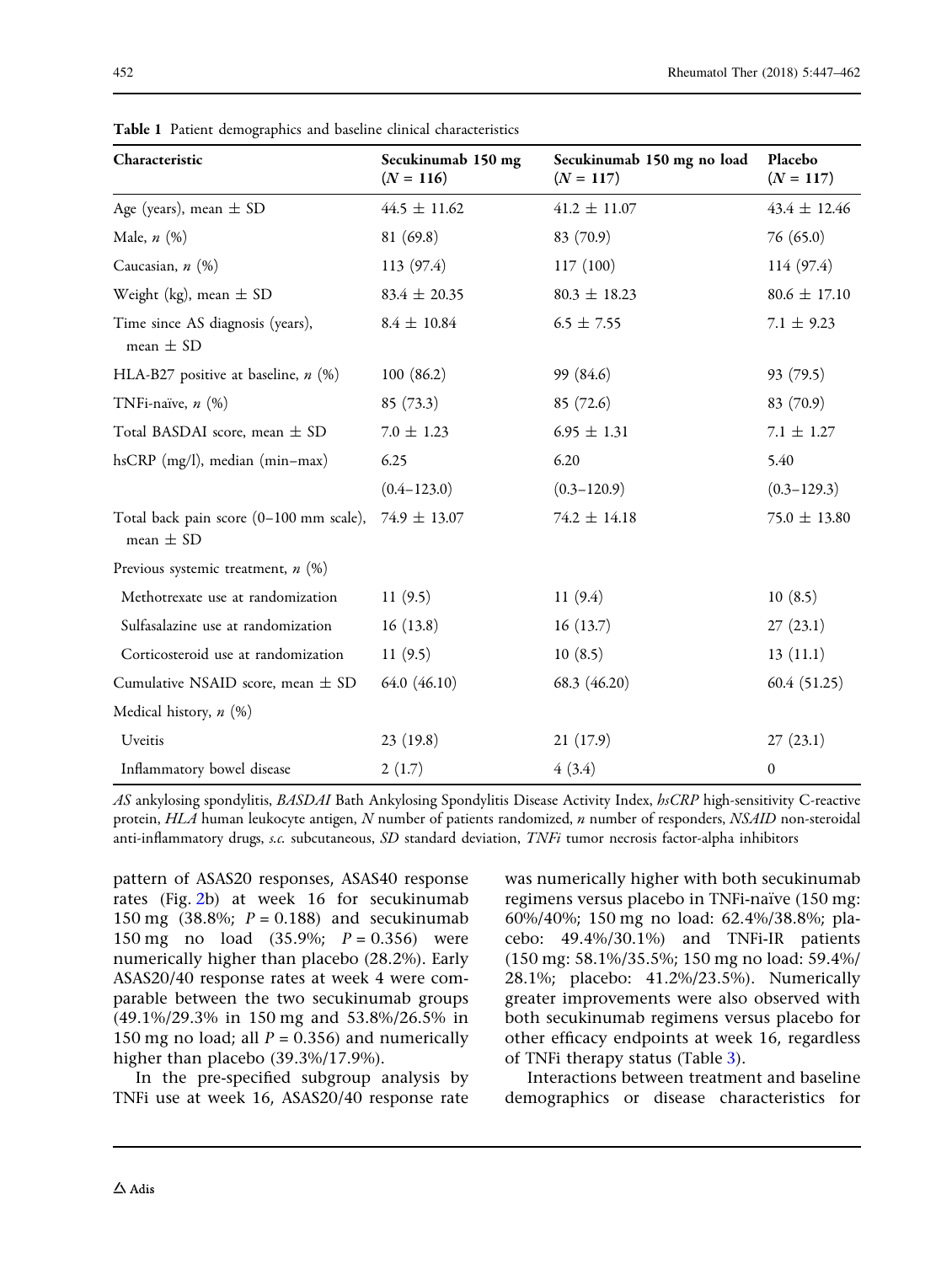<span id="page-6-0"></span>

Fig. 2 ASAS20 (a) and ASAS40 (b) response rates through week 16 (placebo-controlled phase). Shown are the proportions of patients with an ASAS20 response (a improvement of  $\geq 20\%$  and absolute improvement of  $\geq 1$  unit [on a 10-unit scale] in at least three of the four main ASAS domains, with no worsening by  $\geq 20\%$  in the remaining domain) and the proportion with ASAS40 responses (**b** improvement of  $\geq 40\%$  and absolute

ASAS20 response at week 16 are presented in Table S1 of the Supplementary Appendix. There were no significant interactions reported. Comparison of the effect of secukinumab versus placebo at week 16 in the three different geographic regions have been presented for all efficacy endpoints in Table S2 of the Supplementary Appendix. The ASAS20 response rate was numerically higher with both secukinumab regimens versus placebo in Western Europe (150 mg: 59.6%; 150 mg no load: 53.8%; placebo: 46.2%) and Eastern Europe (150 mg:

improvement of  $> 2$  units [on a 10-unit scale] in at least three of the four main ASAS domains, with no worsening in the remaining domain).  $P < 0.0001;$   ${}^{6}P < 0.01;$  $p^*P < 0.05$  versus placebo (P values at week 16 were adjusted for multiplicity of testing); missing data were imputed as non-response through week 16. ASAS Assessment of SpondyloArthritis International Society, N number of patients randomized

62.3%; 150 mg no load: 68.5% [unadjusted  $P = 0.030$ ; placebo: 47.3%). This trend was not observed with the secukinumab 150 mg regimen in North America and Australia (150 mg: 45.5%; 150 mg no load: 63.6%; placebo: 50%). Similar results were also observed across other efficacy endpoints.

#### Two-year (104-week) Efficacy

Clinical responses observed at week 16 in the primary and secondary endpoints with both secukinumab regimens were sustained or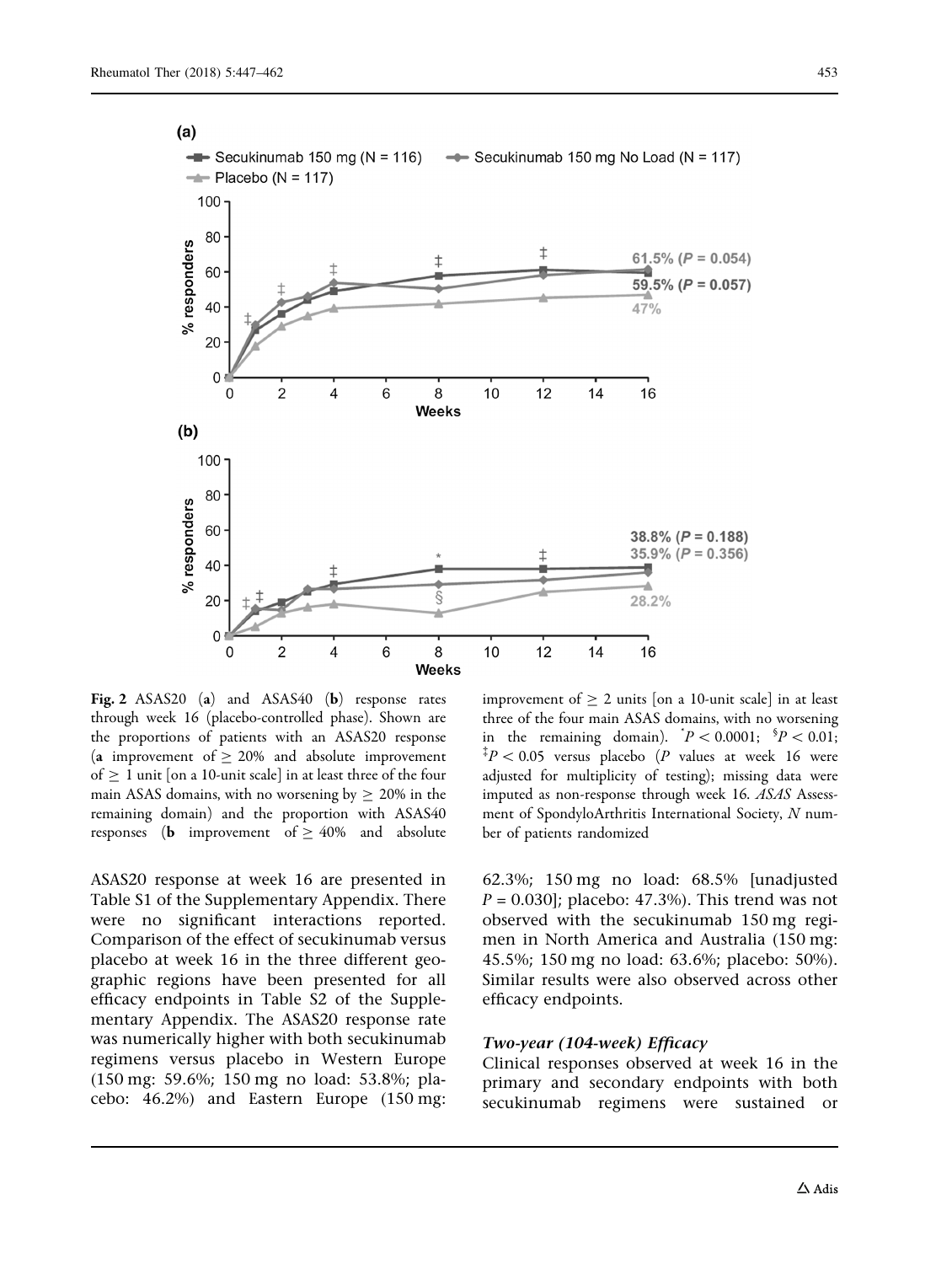| <b>Endpoints</b>              |                | Week Secukinumab      |                         |                               |                         | Placebo          |
|-------------------------------|----------------|-----------------------|-------------------------|-------------------------------|-------------------------|------------------|
|                               |                | 150 mg<br>$(N = 116)$ | $P$ value<br>(adjusted) | 150 mg no load<br>$(N = 117)$ | $P$ value<br>(adjusted) | $(N = 117)$      |
| ASAS20, %                     | $\overline{4}$ | 49.1                  | 0.356                   | 53.8                          | 0.356                   | 39.3             |
|                               | 16             | 59.5                  | 0.057                   | 61.5                          | 0.054                   | 47.0             |
|                               | 52             | 71.7                  | N/A                     | 72.0                          | N/A                     | N/A              |
|                               | 104            | 74.0                  | N/A                     | 77.5                          | N/A                     | N/A              |
| ASAS40, %                     | $\overline{4}$ | 29.3                  | 0.356                   | 26.5                          | 0.356                   | 17.9             |
|                               | 16             | 38.8                  | 0.188                   | 35.9                          | 0.356                   | 28.2             |
|                               | 52             | 51.3                  | N/A                     | 54.1                          | N/A                     | N/A              |
|                               | 104            | 51.9                  | N/A                     | 58.9                          | N/A                     | N/A              |
| hsCRP (post-baseline/baseline | 16             | $0.59 \pm 1.08$       | 0.188                   | $0.62 \pm 1.08$               | 0.356                   | $1.12 \pm 1.08$  |
| ratio), LS mean $\pm$ SE      | 52             | $0.56 \pm 1.09$       | $\rm N/A$               | $0.61 \pm 1.09$               | N/A                     | N/A              |
|                               | $104^{\circ}$  | $-0.61 \pm 0.08$      | N/A                     | $-0.56 \pm 0.08$              | N/A                     | N/A              |
| ASAS 5/6, %                   | 16             | 37.1                  | 0.356                   | 42.7                          | 0.356                   | 29.1             |
|                               | 52             | 50.5                  | N/A                     | 55.9                          | N/A                     | N/A              |
|                               | 104            | 54.3                  | N/A                     | 60.0                          | N/A                     | N/A              |
| BASDAI, LS mean change from   | 16             | $-2.39 \pm 0.20$      | 0.356                   | $-2.58 \pm 0.21$              | 0.356                   | $-1.86 \pm 0.20$ |
| baseline $\pm$ SE             | 52             | $-3.14 \pm 0.21$      | N/A                     | $-3.29 \pm 0.21$              | N/A                     | N/A              |
|                               | 104            | $-3.27 \pm 0.23$      | N/A                     | $-3.41 \pm 0.23$              | N/A                     | N/A              |
| SF-36 PCS, LS mean change     | 16             | 5.90 $\pm$ 0.70       | 0.356                   | $7.02 \pm 0.70$               | 0.356                   | $4.50 \pm 0.69$  |
| from baseline $\pm$ SE        | 52             | $7.80 \pm 0.79$       | N/A                     | $8.24 \pm 0.78$               | N/A                     | N/A              |
|                               | 104            | $7.70 \pm 0.81$       | $\rm N/A$               | $8.74 \pm 0.82$               | N/A                     | N/A              |
| ASQoL, LS mean change from    | 16             | $-3.79 \pm 0.43$      | 0.356                   | $-4.46 \pm 0.43$              | 0.356                   | $-2.84 \pm 0.43$ |
| baseline $\pm$ SE             | 52             | $-4.63 \pm 0.47$      | N/A                     | $-4.82 \pm 0.47$              | N/A                     | N/A              |
|                               | 104            | $-4.99 \pm 0.50$ N/A  |                         | $-5.32 \pm 0.50$              | N/A                     | N/A              |

<span id="page-7-0"></span>Table 2 Summary of results of the primary and secondary efficacy endpoints through week 104

P values versus placebo. For binary variables, non-responder imputation analyses presented at week 16, multiple imputation analyses at weeks 52 and 104, and mixed-effect model repeated measures data for continuous variables at weeks 16, 52, and 104

ASAS Assessment of Spondyloarthritis International Society, ASQoL ankylosing spondylitis quality of life, BASDAI Bath Ankylosing Spondylitis Disease Activity Index, hsCRP high-sensitivity C-reactive protein, LS least squares, N/A not applicable,  $N$  number of patients randomized,  $SE$  standard error,  $SF-36$   $PCS$  short form-36 physical component summary  $\textsuperscript{a}$  Negative LS mean value at a particular time point indicates reduction of CRP

further improved through 104 weeks of therapy. Summary of 52 and 104 week results for all efficacy endpoints by multiple imputation/ MMRM analyses are presented in Table 2. Outcomes using observed data across all efficacy endpoints through weeks 52 and 104 are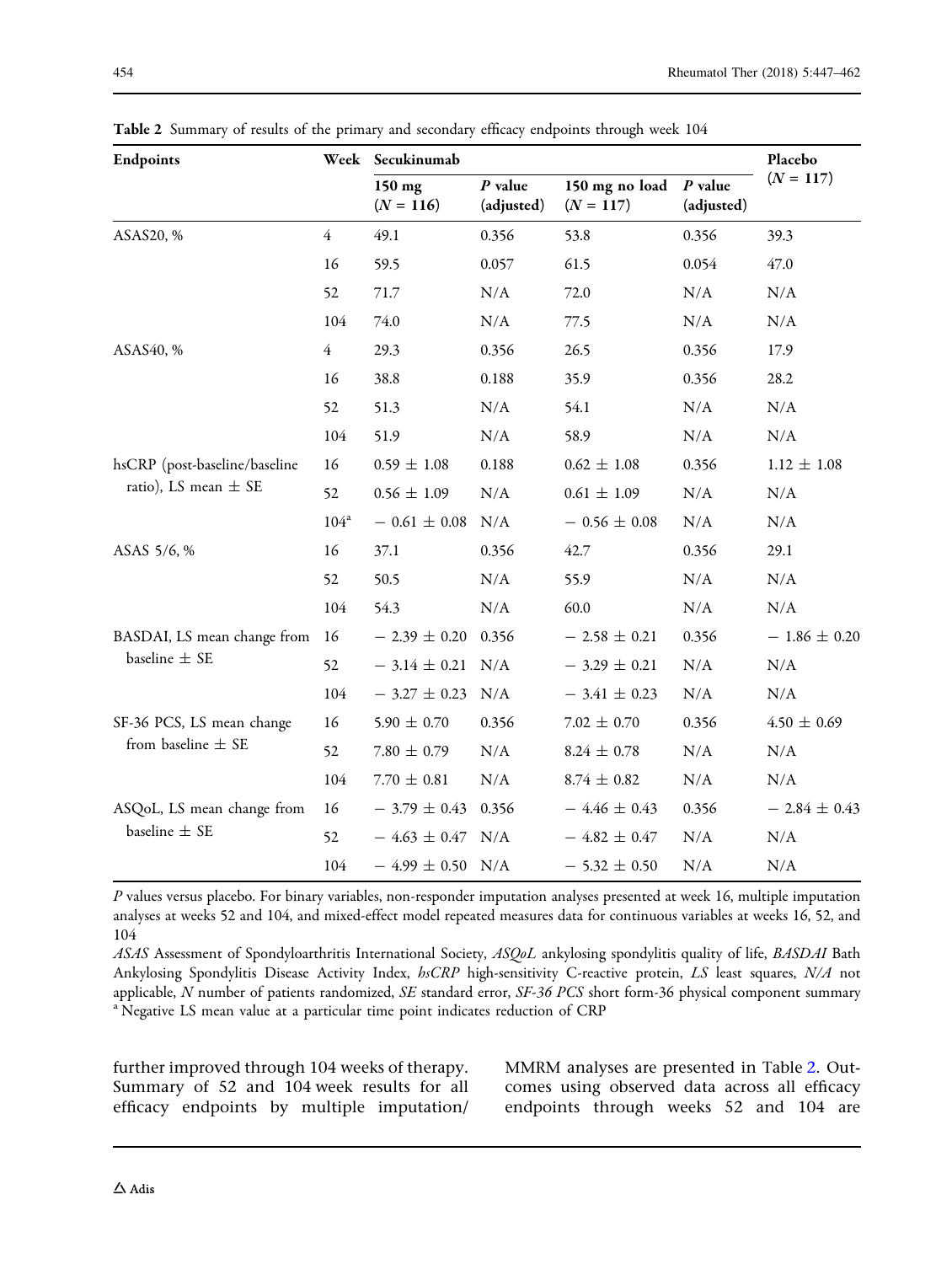| Endpoints                                                                                                                                                  | <b>TNFi-naive</b>                     |                                             |                       | <b>TNFi-IR</b>                                |                                               |                       |
|------------------------------------------------------------------------------------------------------------------------------------------------------------|---------------------------------------|---------------------------------------------|-----------------------|-----------------------------------------------|-----------------------------------------------|-----------------------|
|                                                                                                                                                            | Secukinumab<br>$150$ mg<br>$(N = 85)$ | Secukinumab<br>150 mg no<br>load $(N = 85)$ | Placebo<br>$(N = 83)$ | Secukinumab<br>$150 \text{ mg}$<br>$(N = 31)$ | Secukinumab<br>$150$ mg no<br>load $(N = 32)$ | Placebo<br>$(N = 34)$ |
| ASAS20, %                                                                                                                                                  | 60.0                                  | 62.4                                        | 49.4                  | 58.1                                          | 59.4                                          | 41.2                  |
| ASAS40, %                                                                                                                                                  | 40.0                                  | 38.8                                        | 30.1                  | 35.5                                          | 28.1                                          | 23.5                  |
| hsCRP (post-<br>baseline/baseline<br>ratio), LS<br>mean $\pm$ SE                                                                                           | $0.51 \pm 1.09^*$                     | $0.55 \pm 1.09^*$                           | $1.03 \pm 1.10$       | $0.76 \pm 1.17^{\ddagger}$                    | $0.76 \pm 1.17^{\ddagger}$                    | $1.24 \pm 1.17$       |
| ASAS 5/6, %                                                                                                                                                | 37.6                                  | $45.9^{\ddagger}$                           | 30.1                  | 35.5                                          | 34.4                                          | 26.5                  |
| BASDAI, LS mean $-2.54 \pm 0.23$ $-2.65 \pm 0.23$ $-2.00 \pm 0.23$ $-2.08 \pm 0.42$ $-2.42 \pm 0.42$ $-1.57 \pm 0.40$<br>change from<br>baseline $\pm$ SE  |                                       |                                             |                       |                                               |                                               |                       |
| SF-36 PCS, LS<br>mean change<br>from<br>baseline $\pm$ SE                                                                                                  | $6.74 \pm 0.80$                       | 7.69 $\pm$ 0.81 <sup>‡</sup>                | 5.24 $\pm$ 0.82       | 5.21 $\pm$ 1.28                               | $6.54 \pm 1.26$                               | $3.95 \pm 1.21$       |
| ASQoL, LS mean $-4.49 \pm 0.50$ $-5.13 \pm 0.50^6$ $-3.26 \pm 0.51$ $-2.72 \pm 0.80$ $-3.49 \pm 0.79$ $-2.52 \pm 0.76$<br>change from<br>baseline $\pm$ SE |                                       |                                             |                       |                                               |                                               |                       |

<span id="page-8-0"></span>Table 3 Efficacy endpoints at week 16 by prior TNFi therapy status

ASAS Assessment of Spondyloarthritis International Society, ASQoL ankylosing spondylitis quality of life, BASDAI Bath Ankylosing Spondylitis Disease Activity Index, hsCRP high-sensitivity C-reactive protein, IR inadequate responder, LS least squares, N number of patients randomized, SE standard error, SF-36 PCS short form-36 physical component summary, TNFi tumor necrosis factor-alpha inhibitors \*

 $P < 0.0001; ^5\!P < 0.01; ^4\!P < 0.05$  versus placebo ( $P$  values are unadjusted). Non-responder imputation (binary variables) and mixed-effect model repeated measures (continuous variables) analyses presented

presented in Table S3 of the Supplementary Appendix. Patients originally randomized to placebo showed numerical increases in ASAS20 and ASAS40 response rates to  $77.7\%$  ( $n = 94$ ) and 60.6%  $(n = 94)$ , respectively, at week 104 after switching to secukinumab 150 mg q4w at week 16. Similarly, numerical improvements were observed through week 104 across all other efficacy endpoints in placebo patients switched to secukinumab (observed data; Table S4 in Supplementary Appendix). Improvements reported at week 16 in the sub-groups of patients by TNFi therapy status were also sustained or further improved through week 104

(observed data; Table S5 in Supplementary Appendix).

#### Safety

#### Placebo-controlled Period (16-week)

Treatment-emergent AEs up to week 16 were comparable across all three-treatment groups, with the rate in placebo patients (54.7%) falling between the two secukinumab groups (150 mg: 62.1%; 150 mg no load: 50.4%). The majority of AEs reported up to week 16 were mild or moderate in severity. The incidence of AEs possibly related to study drug were comparable across all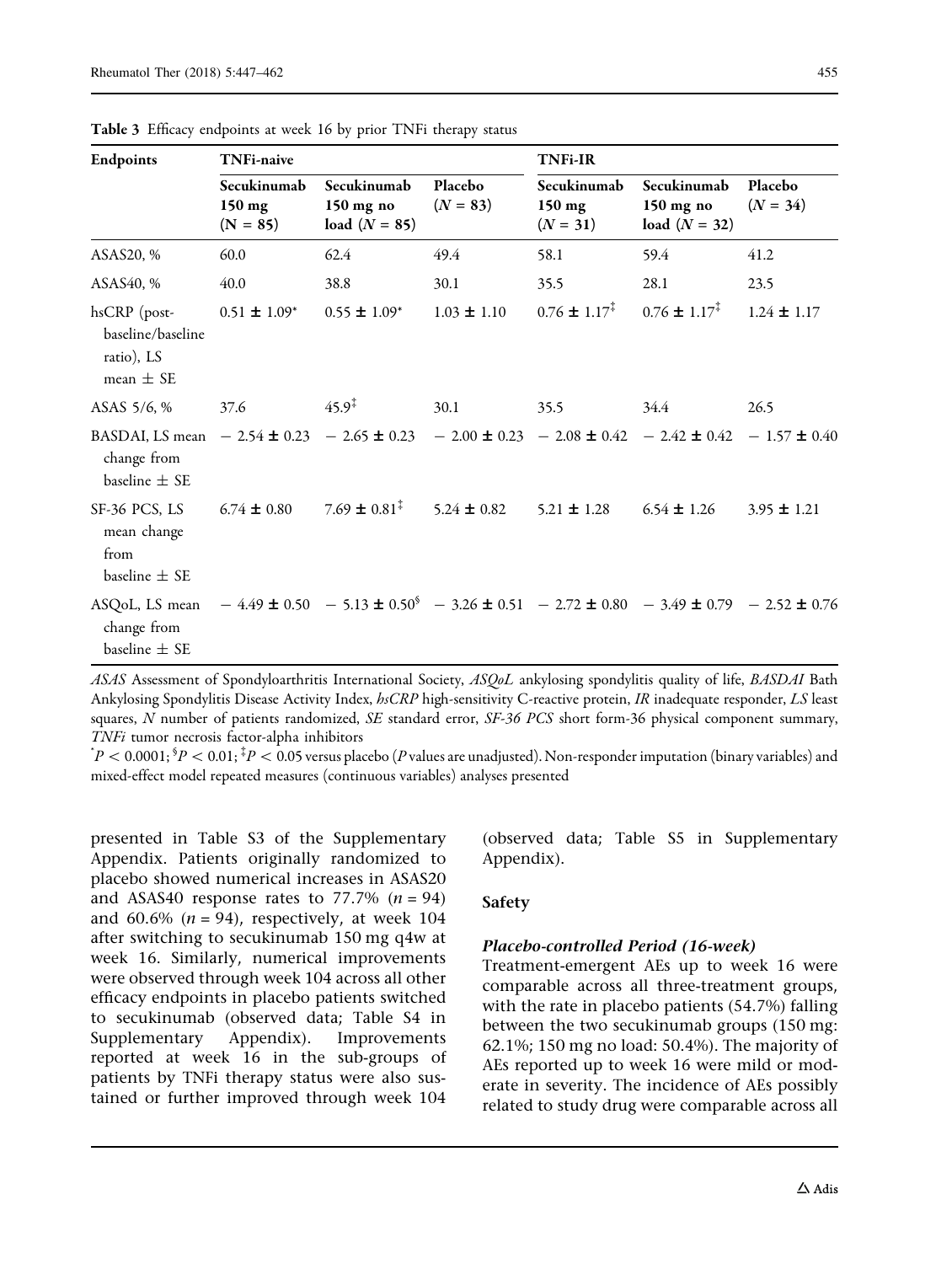treatment groups up to week 16: secukinumab 150 mg (24.1%), secukinumab 150 mg no load (18.8%), and placebo (23.1%). The most frequent treatment-emergent AEs were nasopharyngitis, upper respiratory tract infection, and diarrhea (Table [4](#page-10-0)). The rate of discontinuations due to any AE was low across all groups (Table [4\)](#page-10-0). During the 16-week period, one patient (0.9%) from each treatment group discontinued due to an AE; reasons for discontinuation were oral candidiasis, Crohn's disease, and malignant melanoma in the secukinumab 150 mg, secukinumab 150 mg no load, and placebo groups, respectively. Oral candidiasis and Crohn's disease, although suspected by the investigator to be related to study treatment, were not considered SAEs; malignant melanoma was an SAE and not suspected to be related to study treatment.

The frequency of SAEs was low and comparable across the treatment groups (150 mg: 1.7%, 150 mg no load: 1.7%, placebo: 3.4%). One treatment-emergent serious infection (erysipelas) was reported in a patient receiving secukinumab 150 mg and was suspected by the investigator to be related to study treatment; however, this did not lead to study discontinuation. There were no deaths or major adverse cardiovascular events (MACE) reported. Grade 3 neutropenia was reported in one patient in the secukinumab 150 mg group, but it did not lead to study treatment discontinuation. Transient treatment-emergent anti-drug antibodies (i.e., negative at baseline and positive at week 16) were detected in two patients, one each in the 150 mg and 150 mg no load treatment arms. Neither of these patients had neutralizing antibodies.

### Entire Treatment Period (104-week)

During the entire treatment period, the mean exposure was 636.0 days in the Any secukinumab 150 mg group (Table [4\)](#page-10-0). The absolute and relative frequencies for treatment-emergent AE and SAE were 83.5% and 12.4% in the Any secukinumab 150 mg group, respectively (Table [4\)](#page-10-0). The frequent treatment-emergent AEs were the same as over the 16-week placebocontrolled period (Table [4](#page-10-0)), with infections and infestations being the most common (58.7%) AE by primary system organ class in the Any secukinumab 150 mg group. In total, 5.8% of patients discontinued treatment due to any AEs in the Any secukinumab 150 mg group. The incidence of non-fatal SAEs (11.3%) and serious infections (2.3%) were low in the Any secukinumab 150 mg group. Crohn's disease was reported in four patients with relevant medical history (one during the 16-week placebo-controlled period and other three thereafter); two cases resulted in treatment discontinuation.

During the entire treatment period, grade 3 neutropenia was reported in one patient in the Any secukinumab 150 mg group, which resolved and did not lead to discontinuation of study treatment. Eight cases of Candida infection were reported in the Any secukinumab 150 mg group. Oral candidiasis was reported in three patients in the Any secukinumab 150 mg group, including one case during the 16-week placebo-controlled period that led to study discontinuation. Uveitis was reported in six patients (three de novo cases and three with a history of uveitis) in the Any secukinumab 150 mg group, none of which led to treatment discontinuation. Transient treatment-emergent anti-drug antibodies (i.e., negative at baseline and positive at week 104) were detected in four patients, two cases in the 150 mg and one each case in the 150 mg no load and placebo-150 mg treatment arms. None of these patients had neutralizing antibodies.

There were four deaths in the study, three of which were adjudicated as MACE. One case (on day 159) was due to acute myocardial infarction in a 55-year-old man randomized to receive secukinumab 150 mg, who was a smoker with multiple baseline cardiac risk factors (obesity, sleep apnea, high low-density lipoprotein [LDL] cholesterol, and abnormal electrocardiogram) and was on concomitant hypertension medication. The second case (on day 193) was due to myocardial ischemia in a 54-year-old man with multiple baseline cardiac risk factors (obesity, chronic gastritis, hypertension, and intermittent high LDL cholesterol), who was initially randomized to receive placebo and switched to secukinumab at week 16. The third case (on day 398) was due to acute cardiac failure in a 41-year-old man randomized to receive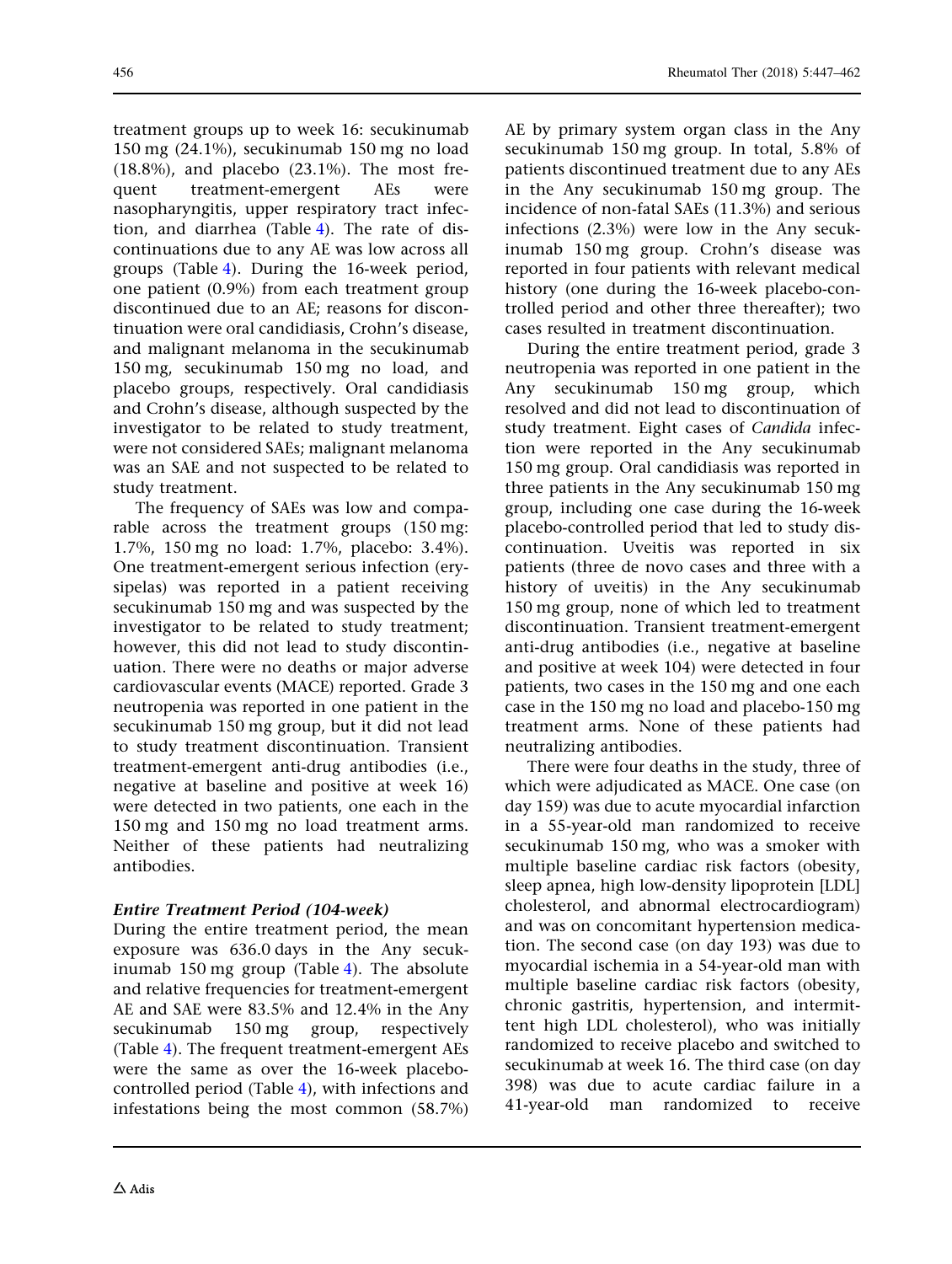<span id="page-10-0"></span>

| Variable                                            | Placebo-controlled period (16-week)       |                                                 |                      | Entire treatment period (104-week) <sup>a</sup> |                                                         |                                                      |
|-----------------------------------------------------|-------------------------------------------|-------------------------------------------------|----------------------|-------------------------------------------------|---------------------------------------------------------|------------------------------------------------------|
|                                                     | $150 \text{ mg} (N = 116)$<br>Secukinumab | Secukinumab<br>$(N = 117)$<br>no load<br>150 mg | $(N=117)$<br>Placebo | $150 \text{ mg} (N = 116)$<br>Secukinumab       | Secukinumab<br>$(N=117)$<br>no load<br>$150 \text{ mg}$ | 150 mg ( $N = 346$ ) <sup>b</sup><br>Any secukinumab |
| Exposure to study treatment-<br>days, mean $\pm$ SD | $113.5 \pm 7.03$                          | $111.4 \pm 11.96$                               | $111.3 \pm 12.97$    | $677.4 \pm 146.34$                              | $662.2 \pm 170.31$                                      | $636.0 \pm 159.98$                                   |
| Any AE, $n(\% )$                                    | 72(62.1)                                  | 59 (50.4)                                       | 64 (54.7)            | 100(86.2)                                       | 98 (83.8)                                               | 289 (83.5)                                           |
| SAE, $n\binom{96}{}$                                | 2(1.7)                                    | $2$ (1.7)                                       | 4(3.4)               | 18(15.5)                                        | 11 $(9.4)$                                              | 43 (12.4)                                            |
| Discontinued due to any AEs,<br>$n\ ( \%)$          | 1(0.9)                                    | $2(1.7)$                                        | 1(0.9)               | $9(7.8)$                                        | 5(4.3)                                                  | 20(5.8)                                              |
| Serious infection, $n$ $(\%)$                       | 1(0.9)                                    | $0\ (0.0)$                                      | $0\ (0.0)$           | 4(3.4)                                          | 1(0.9)                                                  | 8(2.3)                                               |
| Death <sup>c</sup> , $n$ $(%)$                      | $0\ (0.0)$                                | (0.0)                                           | $0\ (0.0)$           | $2\ (1.7)$                                      | $0\ (0.0)$                                              | 4(1.2)                                               |
| Most common AEs <sup>d</sup>                        | $n\ ( \%)$                                |                                                 |                      | $n$ (EAIR/100 patient-year)                     |                                                         |                                                      |
| Nasopharyngitis                                     | 17(14.7)                                  | 11 $(9.4)$                                      | 10(8.5)              | 32(19.2)                                        | 29 (16.7)                                               | 80 (16.1)                                            |
| <b>URTI</b>                                         | $4(3.4)$                                  | 5(4.3)                                          | 6(5.1)               | 11(5.5)                                         | 17(8.9)                                                 | 37(6.7)                                              |
| Diarrhea                                            | 4(3.4)                                    | 6(5.1)                                          | 6(5.1)               | 9(4.4)                                          | 11(5.5)                                                 | 28(4.9)                                              |
| <b>Bronchitis</b>                                   | 2(1.7)                                    | 3(2.6)                                          | 1(0.9)               | 13(6.4)                                         | 8(3.9)                                                  | 31 $(5.4)$                                           |
| Hypertension                                        | 5(4.3)                                    | $2\ (1.7)$                                      | $2\ (1.7)$           | 9(4.4)                                          | 6(3.0)                                                  | 18(3.1)                                              |
| AS                                                  | 1(0.9)                                    | 3(2.6)                                          | 5(4.3)               | 12(5.8)                                         | 11(5.5)                                                 | 29 (5.0)                                             |
| Selected AEs of interest                            | $n\ ( \%)$                                |                                                 |                      | $n$ (EAIR/100 patient-year)                     |                                                         |                                                      |
| Candida infections                                  | 3(2.6)                                    | (0.0)                                           | 1(0.9)               | $4(1.9)$                                        | 3(1.4)                                                  | 8(1.3)                                               |
| Oral candidiasis                                    | $2(1.7)$                                  | $0\ (0.0)$                                      | 1(0.9)               | 2(0.9)                                          | 1(0.5)                                                  | 3(0.5)                                               |
| Crohn's disease                                     | (0.0)                                     | 1(0.9)                                          | $0\ (0.0)$           | 0(0.0)                                          | 1(0.5)                                                  | $4$ (0.7)                                            |
| Neutropenia                                         | (0.0)                                     | (0.0)                                           | $2\ (1.7)$           | 1(0.5)                                          | (0.0)                                                   | $7(1.2)$                                             |
| Uveitis                                             | (0.0)                                     | (0.0)                                           | (0.0)                | 2(0.9)                                          | 2(0.9)                                                  | 6(1.0)                                               |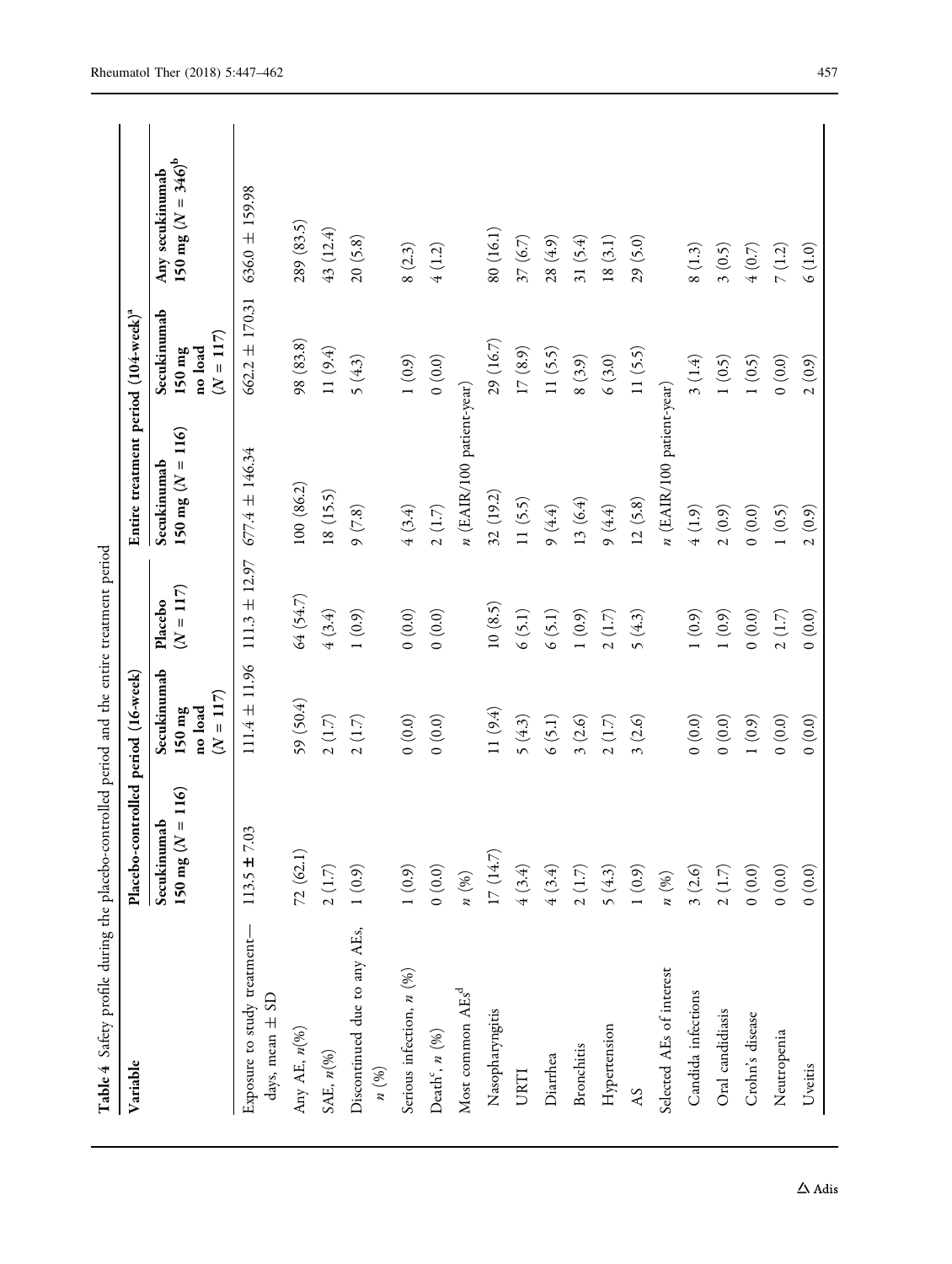| Variable                                                                                                                                                                                                                                                                                                                                                                                                                                                                                                                                                                                                                                                                                                                                                                                                                                                                                                                                                                                                                                                                                                                                                                                                                                                                                                                                                                                                                                                                          | Placebo-controlled period (16-week)       |                                               |                      | Entire treatment period (104-week) <sup>a</sup> |                                               |                                                                                                                   |
|-----------------------------------------------------------------------------------------------------------------------------------------------------------------------------------------------------------------------------------------------------------------------------------------------------------------------------------------------------------------------------------------------------------------------------------------------------------------------------------------------------------------------------------------------------------------------------------------------------------------------------------------------------------------------------------------------------------------------------------------------------------------------------------------------------------------------------------------------------------------------------------------------------------------------------------------------------------------------------------------------------------------------------------------------------------------------------------------------------------------------------------------------------------------------------------------------------------------------------------------------------------------------------------------------------------------------------------------------------------------------------------------------------------------------------------------------------------------------------------|-------------------------------------------|-----------------------------------------------|----------------------|-------------------------------------------------|-----------------------------------------------|-------------------------------------------------------------------------------------------------------------------|
|                                                                                                                                                                                                                                                                                                                                                                                                                                                                                                                                                                                                                                                                                                                                                                                                                                                                                                                                                                                                                                                                                                                                                                                                                                                                                                                                                                                                                                                                                   | $150 \text{ mg} (N = 116)$<br>Secukinumab | Secukinumab<br>$(N=117)$<br>150 mg<br>no load | $(N=117)$<br>Placebo | $150 \text{ mg} (N = 116)$<br>Secukinumab       | Secukinumab<br>$(N=117)$<br>no load<br>150 mg | 150 mg ( $N = 346$ ) <sup>b</sup><br>Any secukinumab                                                              |
| MACE                                                                                                                                                                                                                                                                                                                                                                                                                                                                                                                                                                                                                                                                                                                                                                                                                                                                                                                                                                                                                                                                                                                                                                                                                                                                                                                                                                                                                                                                              | (0.0)                                     | (0.0)                                         | $0\ (0.0)$           | (0.9)                                           | (0.0) 0                                       | 4(0.7)                                                                                                            |
| <sup>c</sup> Three patients with a history of multiple baseline cardiac risk factors, who died during the entire treatment period (adjudicated as MACE): one case of myocardial<br>infarction (day 159) in secukinumab 150 mg group, one case of myocardial ischemia (day 193) in placebo group switched to secukinumab at week 16, and one case<br>AE adverse event, AS ankylosing spondylitis, EAIR exposure adjusted incidence rate, MACE major adverse cardiac events, N number of randomized patients, SAE<br><sup>d</sup> AEs that occurred with an EAIR of at least 5.0 cases per 100 patient-years in either of the two secukinumab 150 mg groups or the Any secukinumab 150 mg group<br>over the entire treatment period. Events listed according to preferred term in the Medical Dictionary for Regulatory Activities (MedDRA) version 17.0, sorted in<br><sup>a</sup> The entire treatment period for safety data was from baseline through to the week 104 visit of each patient enrolled in this study<br><sup>b</sup> Includes patients originally randomized to placebo who were switched to secukinumab at week 16 per the study design<br>descending order of EAIR in the Any secukinumab 150 mg group for the entire treatment period<br>secukinumab at week 16. These cases were considered to be unrelated to study medication<br>serious AE, SD standard deviation, URTI upper respiratory tract infection<br>of cardiac failure (day 398) in secukinumab 1 |                                           |                                               |                      |                                                 |                                               | 150 mg group. Another death case due to basal ganglia hemorrhage reported on day 716 in placebo group switched to |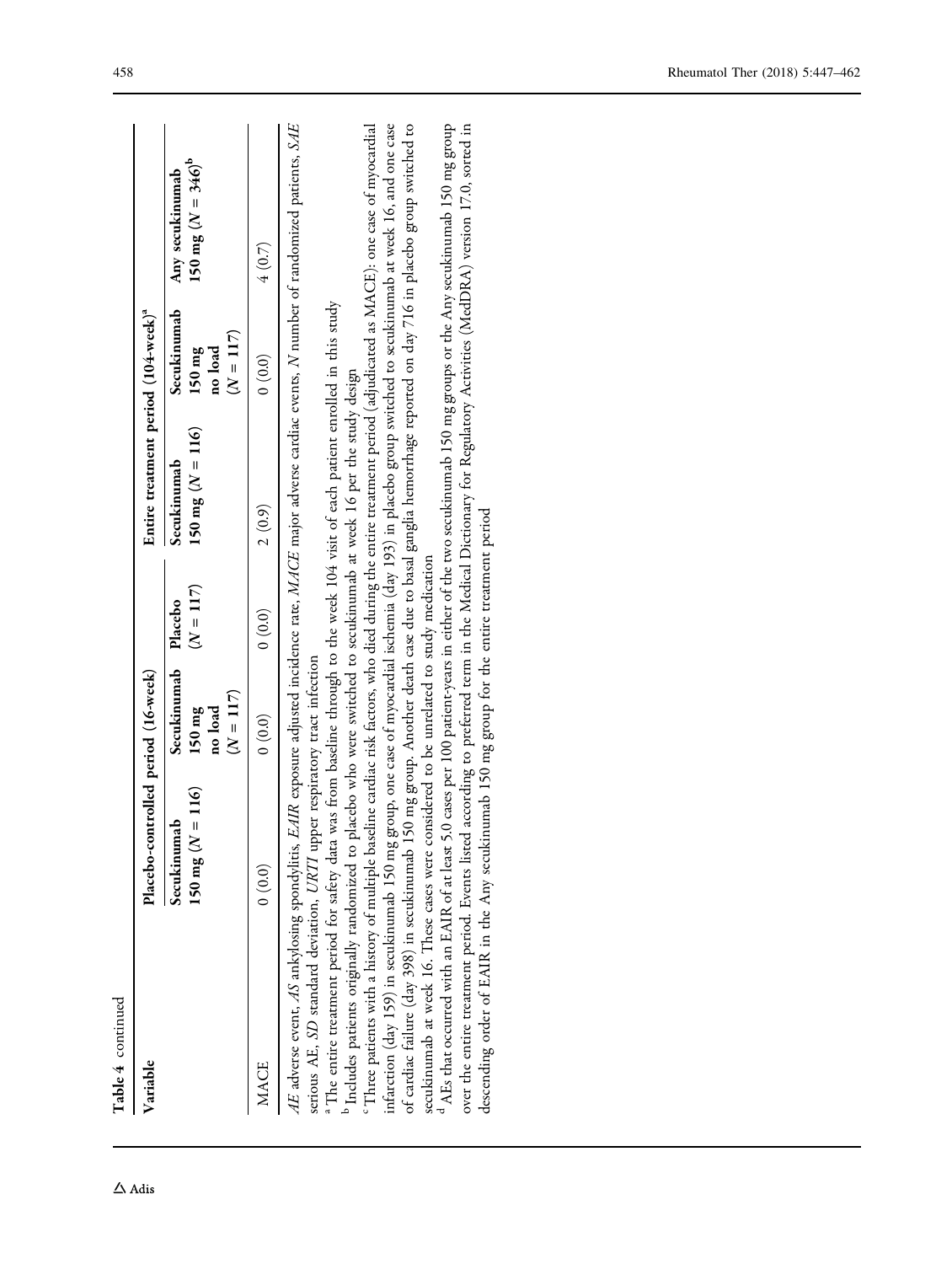secukinumab 150 mg, who was a smoker and was on concomitant hypertension medication. The forth case (on day 716) was due to basal ganglia hemorrhage in a 74-year-old man with active medical conditions including polyneuropathy, peripheral artery disease, and hypertension, who was initially randomized to receive placebo and switched to secukinumab at week 16. All cases were considered by the investigator to be unrelated to study medication.

### **DISCUSSION**

This randomized, double-blind, placebo-controlled phase 3 multicenter study of s.c. secukinumab 150 mg, with and without a loading regimen, assessed efficacy, safety, and tolerability in patients with active AS over 104 weeks. The treatment regimens were well balanced with respect to demographics, disease history, and baseline characteristics. The majority (83%) of patients enrolled at baseline remained in the study for 104 weeks of secukinumab treatment, reflecting a high retention rate. At week 16, both secukinumab 150 mg and secukinumab 150 mg no load regimens showed numerically higher response rates than placebo with respect to the primary endpoint of ASAS20 response, but the difference was not significant in either secukinumab group  $(P = 0.057$  and 0.054, respectively) due to higher than expected placebo responses, which were seen across all subjective patient-reported outcome (PRO) endpoints.

ASAS20 and ASAS40 response rates at week 16 in both the secukinumab 150 mg and 150 mg no load groups were consistent with those observed in previous phase 3 studies of secukinumab 150 mg with either i.v. or s.c. loading regimens followed by maintenance dosing, including MEASURE 1 and 2 [[6](#page-14-0), [18\]](#page-15-0). However, the present study reported the highest placebo response rates (ASAS20/40: 47%/28%) amongst the four phase 3 studies of secukinumab in AS (MEASURE 1, 2, 3, and 4), with the response rate being two times greater than the placebo rates observed in the pivotal phase

3 trials, MEASURE 1 and MEASURE 2 (ASAS20/ 40: 29%/13% and 28%/11%, respectively) [[6](#page-14-0)].

The higher than expected placebo response rates observed in this study indicates that the power estimations undervalued the predicted placebo response for the primary endpoint. Thus, the sample size would have needed to be higher to demonstrate statistical differentiation between secukinumab and placebo. Higher than expected placebo responses in subjective PRO measures may have occurred as both patients and investigators became increasingly aware of the established efficacy of secukinumab in AS during study conduct, given the dissemination of data from the MEASURE 1 and 2 studies to the medical community.

Similar findings were observed across all secondary endpoints examined in the hierarchical analysis at week 16, in that secukinumab response rates were comparable with those seen in prior secukinumab AS studies [\[6,](#page-14-0) [18](#page-15-0)], while placebo response rates were unexpectedly high. A notable exception was the reduction in hsCRP levels, in which a placebo effect was not observed, thereby reinforcing that placebo response rates occurred only in subjective PROs. Additionally, pharmacokinetic and drug-specific immunoglobulin data at week 16 confirmed that secukinumab was not detected in any placebo-treated patients, ruling out treatment administration errors as a possible cause of the unexpectedly high placebo response rates.

Interaction analysis of treatment and baseline demographics or disease characteristics was performed to evaluate any underlying differences between the treatment groups due to influence from any of the baseline demographics or disease characteristics. The treatment groups were well balanced with respect to (1) demographics (age, gender, race, ethnicity), (2) medical history (AS duration and disease-specific medication use), and (3) baseline disease characteristics (disease activity), with no underlying biases identified. There were no significant interactions observed, therefore, the treatment effect on ASAS20 at week 16 was not influenced by any of the baseline demographics or disease characteristics. To evaluate whether disproportionate efficacy responses in certain geographic regions may have contributed to the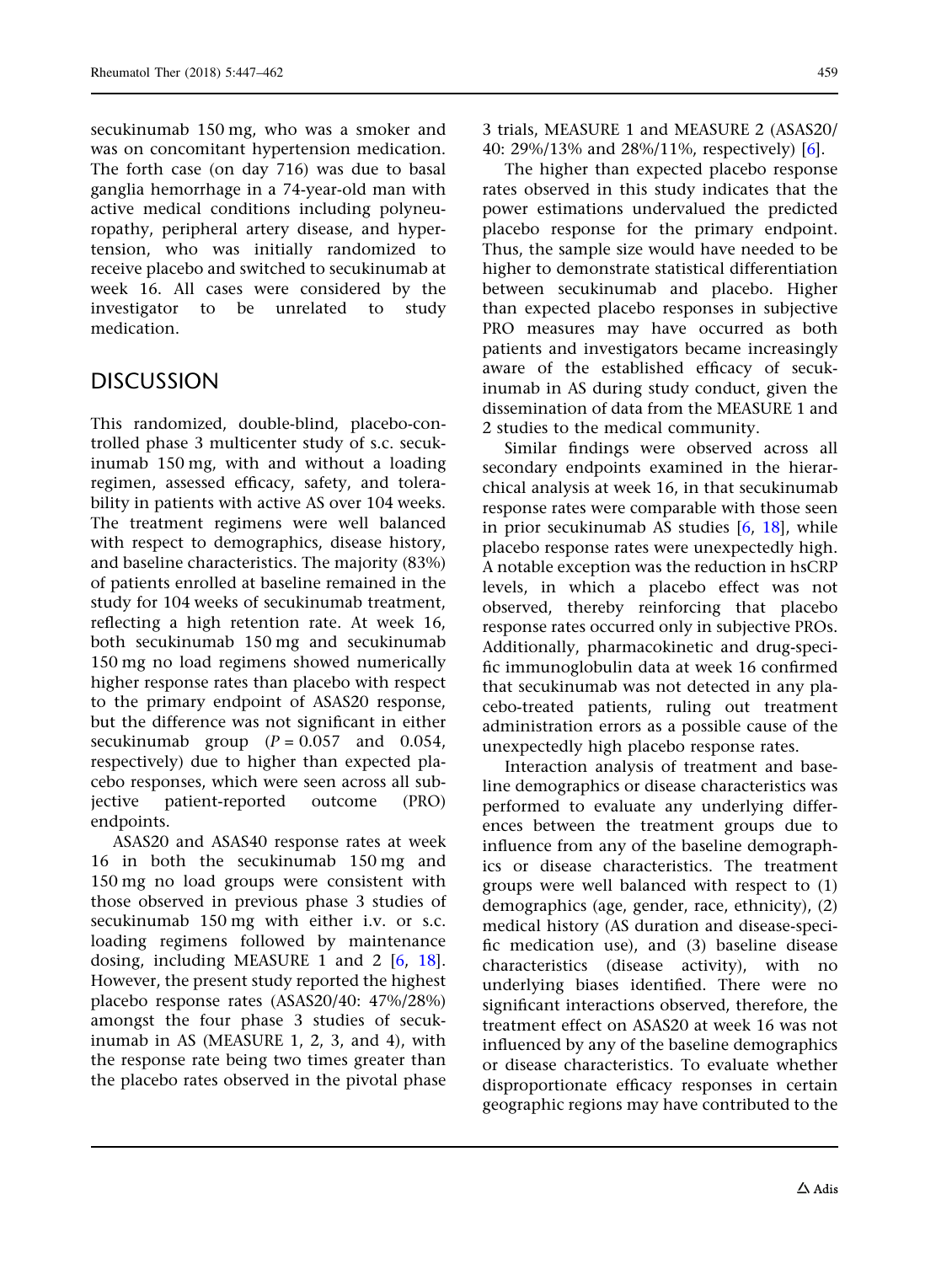overall higher than expected placebo response rates [\[19\]](#page-15-0), a sub-analysis by geographic region was conducted, which did not reveal any unexpected patterns in efficacy responses at week 16 across different regions of the world.

Despite the lack of differentiation from placebo at week 16, treatment responses in the primary and secondary endpoints were sustained or further improved from week 16 through week 104 for both secukinumab regimens, regardless of previous TNFi therapy status. Placebo patients who switched to secukinumab 150 mg at week 16 without a loading regimen also demonstrated rapidly increased treatment responses across all efficacy endpoints up to week 104. These patterns of response to secukinumab at week 104 were consistent with clinically meaningful efficacy responses to secukinumab 150 mg reported in prior phase 3 trials [[7](#page-14-0), [9](#page-14-0)].

The safety profile of secukinumab 150 mg, either with or without a loading regimen, did not reveal any new or unexpected safety signals. AE or SAE rates up to week 16 for both secukinumab regimens were comparable to placebo, and no clinically meaningful differences in the safety profile of either secukinumab regimen was observed over the entire treatment period. This indicates there was no increased safety risk with the secukinumab loading regimen. Moreover, the incidence of SAEs (including infections) was low and reported at a similar frequency between both secukinumab groups over the entire treatment period. Thus, both the short- and long-term safety profiles of secukinumab were consistent with previous reports of phase 3 studies of secukinumab in patients with active AS [\[6,](#page-14-0) [18](#page-15-0)].

As with the previous phase 3 secukinumab studies [[6](#page-14-0), [18\]](#page-15-0), the majority of the patients in this study were recruited from Europe and United States. Although ethnic differences in disease epidemiology and therapeutic responses are known in AS, no unexpected patterns in efficacy responses were reported in the subanalysis of these data by geographic region. In addition, baseline disease activity and duration in this study were consistent with previous phase 3 AS studies with secukinumab and were

not related to the placebo response rates observed in this study.

### **CONCLUSIONS**

While there were no clinically meaningful differences in the primary and secondary endpoint response rates between the two secukinumab 150 mg groups up to week 16, it cannot be inferred from this study whether there is a difference in efficacy between the two secukinumab regimens, given that neither secukinumab regimen differentiated statistically from placebo at week 16. Nonetheless, the findings of this study support the clinical benefit of secukinumab in AS that has already been established in several prior phase 3 trials [[6](#page-14-0), [18](#page-15-0)], by virtue of the similar response rates on all efficacy outcomes for secukinumab 150 mg as seen in all prior phase 3 AS studies.

# ACKNOWLEDGEMENTS

The authors thank the patients who participated in this study; the study investigators; Suzanne McCreddin, clinical scientific expert, Novartis Pharma AG, Switzerland; and John Gallagher, medical consultant, Novartis Pharma AG, Switzerland.

Funding. The study was sponsored by Novartis Pharma AG, Basel, Switzerland, and designed by the scientific steering committee and Novartis personnel. Article processing charges were funded by Novartis Pharma AG, Basel, Switzerland. Medical writing support was funded by Novartis. All authors had full access to all of the data in this study and take complete responsibility for the integrity of the data and accuracy of the data analysis.

Authorship. All named authors meet the International Committee of Medical Journal Editors (ICMJE) criteria for authorship for this article, take responsibility for the integrity of the work as a whole, and have given their approval for this version to be published.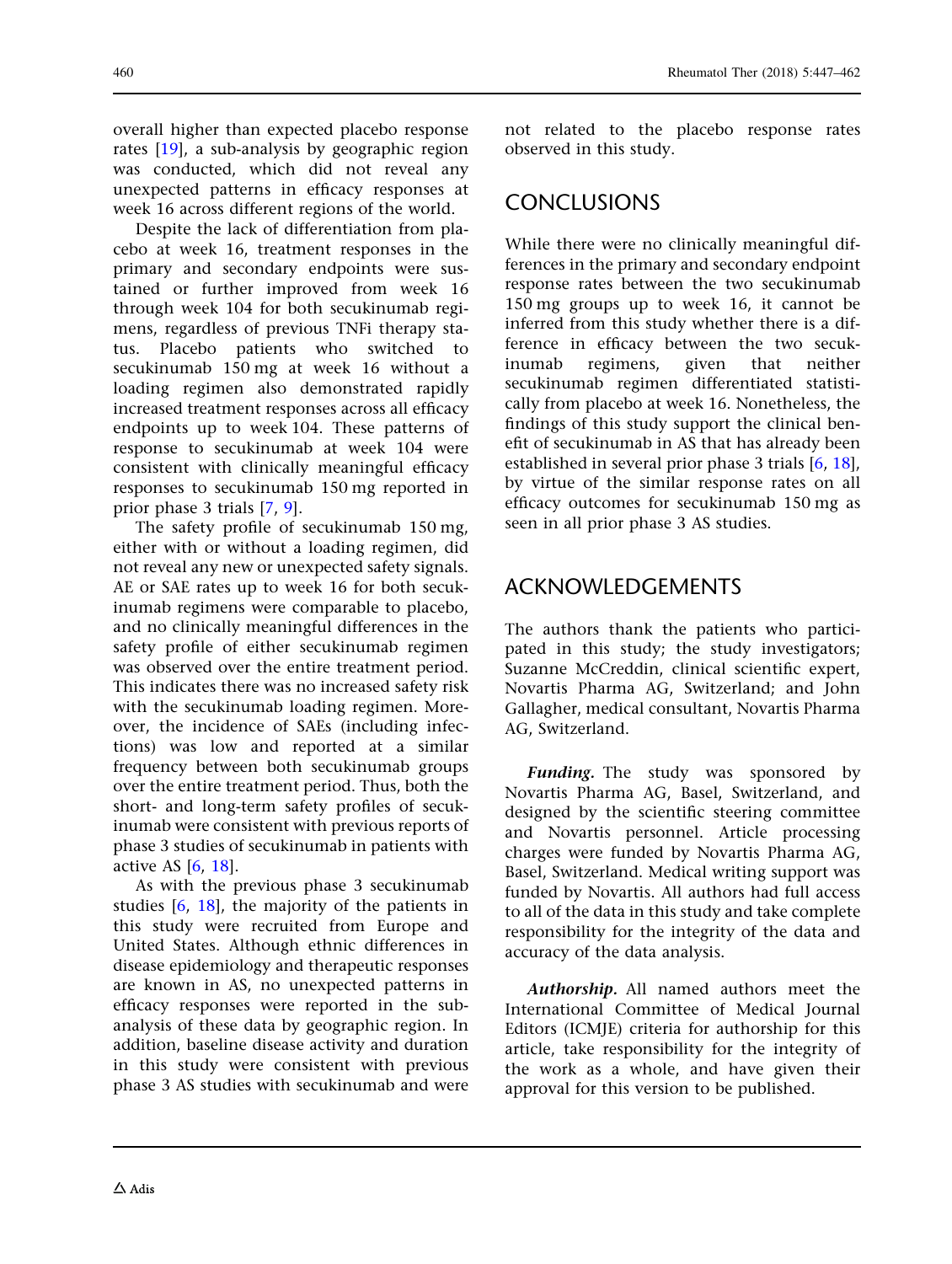<span id="page-14-0"></span>Medical Writing and/or Editorial Assistance. Medical writing support, under the guidance of the authors, was provided by Niladri Maity, senior scientific writer for Novartis, India; Martin Wallace, expert scientific writer for Novartis Ireland Ltd., Ireland; and Neeta Pillai, scientific editor for Novartis, India. The first draft of this manuscript was written by Niladri Maity based on input from all the authors.

Disclosures. A Kivitz received consulting fees from Celgene, Janssen, Pfizer, Genentech, Novartis, and Sanofi; and in speakers bureau of Celgene, Pfizer, Genentech, and Novartis. U Wagner received consulting fees from Abb-Vie, MSD, BMS, Novartis, Pfizer (Wyeth), and Roche. R Martin is an employee of Novartis and owns Novartis stock. Z Talloczy is an employee of Novartis and owns Novartis stock. HB Richards is an employee of Novartis and owns Novartis stock. B Porter is an employee of Novartis and owns Novartis stock. E Dokoupilova and J Supronik have nothing to disclose.

Compliance with Ethics Guidelines. All procedures performed in studies involving human participants were in accordance with the ethical standards of the institutional and/or national research committee and with the 1964 Helsinki declaration and its later amendments or comparable ethical standards. Informed consent was obtained from all individual participants included in the study.

Data Availability. The datasets generated during and/or analyzed during the current study are not publicly available. Novartis is committed to sharing with qualified external researchers access to patient-level data and supporting clinical documents from eligible studies. These requests are reviewed and approved the basis of scientific merit. All data provided is anonymized to respect the privacy of patients who have participated in the trial in line with applicable laws and regulations. The data may be requested from the corresponding author of the manuscript.

Open Access. This article is distributed under the terms of the Creative Commons Attribution-NonCommercial 4.0 International License ([http://creativecommons.org/licenses/](http://creativecommons.org/licenses/by-nc/4.0/) by- $\frac{n c}{4.0}$ , which permits any noncommercial use, distribution, and reproduction in any medium, provided you give appropriate credit to the original author(s) and the source, provide a link to the Creative Commons license, and indicate if changes were made.

# **REFERENCES**

- 1. Braun J, Sieper J. Ankylosing spondylitis. Lancet. 2007;369:1379–90.
- 2. Dougados M, Baeten D. Spondyloarthritis. Lancet. 2011;377:2127–37.
- 3. Garg N, van den Bosch F, Deodhar A. The concept of spondyloarthritis: where are we now? Best Pract Res Clin Rheumatol. 2014;28:663–72.
- 4. Braun J, van den Berg R, Baraliakos X, et al. 2010 update of the ASAS/EULAR recommendations for the management of ankylosing spondylitis. Ann Rheum Dis. 2011;70:896–904.
- 5. van der Heijde D, Ramiro S, Landewe R, et al. 2016 update of the ASAS-EULAR management recommendations for axial spondyloarthritis. Ann Rheum Dis. 2017;76:978–91.
- 6. Baeten D, Sieper J, Braun J, et al. Secukinumab, an interleukin-17A inhibitor, in ankylosing spondylitis. N Engl J Med. 2015;373:2534–48.
- 7. Braun J, Baraliakos X, Deodhar A, et al. Effect of secukinumab on clinical and radiographic outcomes in ankylosing spondylitis: 2-year results from the randomised phase III MEASURE 1 study. Ann Rheum Dis. 2017;76:1070–7.
- 8. Baraliakos X, Kivitz AJ, Deodhar A, et al. Long-term effects of interleukin-17A inhibition with secukinumab in active ankylosing spondylitis: 3-year efficacy and safety results from an extension of the phase 3 MEASURE 1 trial. Clin Exp Rheumatol. 2018;36:50–5.
- 9. Marzo-Ortega H, Sieper J, Kivitz AJ, et al. Secukinumab and sustained improvement in signs and symptoms of patients with active ankylosing spondylitis through 2 years: results from a phase III study. Arthritis Care Res (Hoboken). 2017;69: 1020–9.